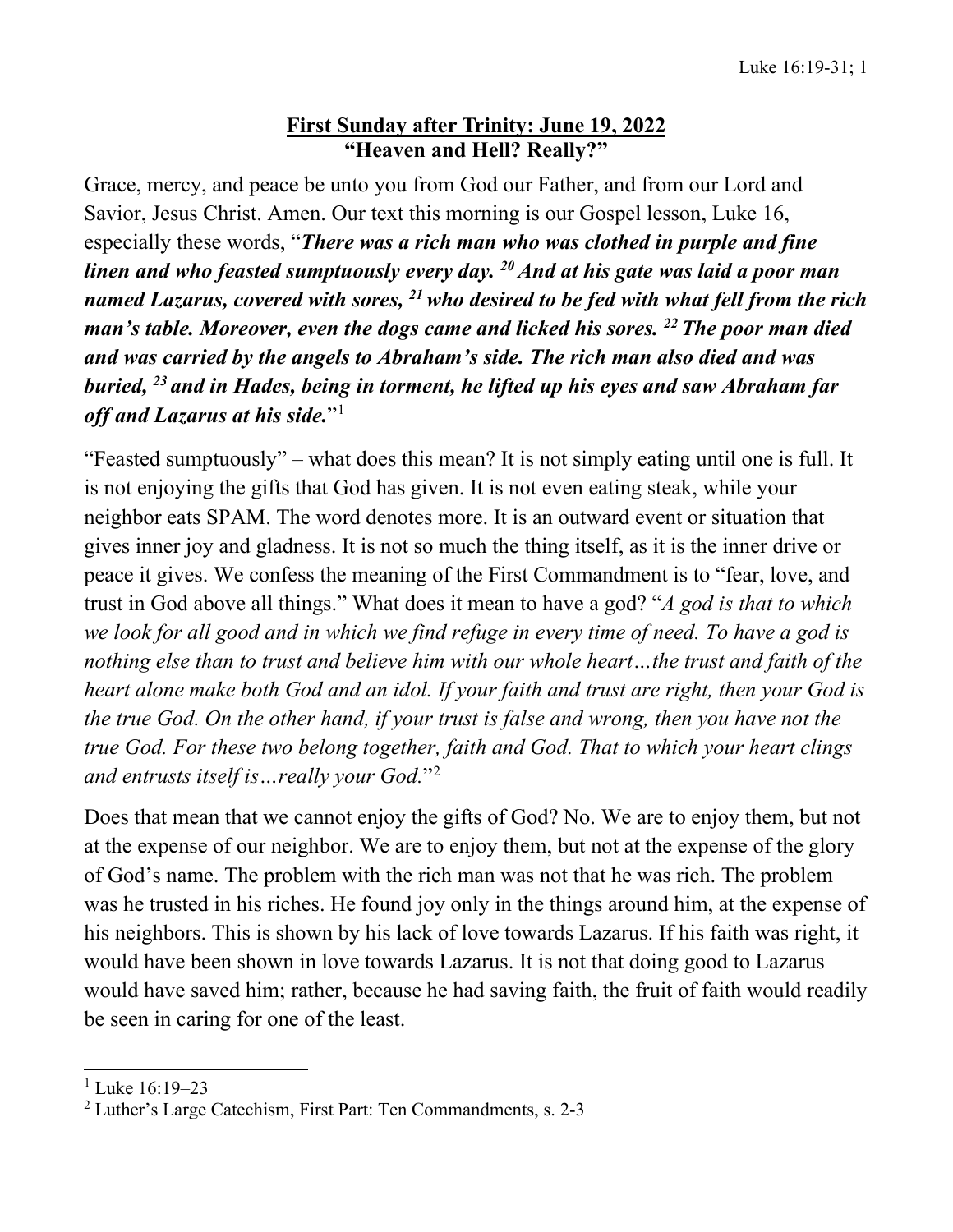In like manner, we see in Lazarus a saving faith. Not in that he was poor, but in that he suffered in faith. Poverty and suffering do not make one acceptable to God. But the one who is first made acceptable through the blood of Christ by grace alone through faith alone, that one's suffering is precious in the sight of God as Psalm 116 confesses, "*Precious in the sight of the Lord is the death of his saints.*["3](#page-1-0)

While Lazarus could not help with physical goods, he aids with spiritual goods. Even today, long after his death, he still teaches how God has pleasure in us. While the world chases after its feasts of debauchery and its feats of entertainment, Christians commend themselves to God's keeping. During summer, and especially during June, there are many events that entice or force away our time and energy in pursuits of outward events with attempts to bring an inner joy; but nothing can compare to the eternal joy given by Jesus – a foretaste of which we enjoy, here, right now.

Death is an unforgiving stalker. From the moment of conception, the wages of sin is demanded for each child. Many are born and believe they will live forever. On the heels of Trinity Sunday, the reality put before us is black and white – death and life, heaven and hell. Whether you believe or not, have faith or not, death will happen to all. Unless Christ comes back first, death is a reality. There are only two places in the end: God or not God. Heaven is the place of the Messianic feast, an outward event that will give inner joy and gladness in full.

Hell is the place of torment. Literally in our text it is called "Hades," which is "the unseen." It is the only place where God has removed His gracious presence. It's important for us to understand what it means that the rich man is in hell. He's in very real agony. Hell is not just a psychological prison, or a time-out box to think about what you have done, a mere stopping place before you get to heaven. Hell is a very real, very terrible place. Jesus describes hell as a place "*where their worm does not die and the fire is not quenched.*"[4](#page-1-1) There, Jesus says, is "*weeping and gnashing teeth.*"[5](#page-1-2)

Heaven and hell are both forever. The judgement happens either when He comes back in all His glory, or when He comes for you individually. We are told these things not to be overwhelmed and anxious about death; but rather, so we are prepared.

<span id="page-1-0"></span><sup>3</sup> Psalm 116:15

<span id="page-1-1"></span><sup>4</sup> Mark 9:48

<span id="page-1-2"></span> $<sup>5</sup>$  Matthew 8:12</sup>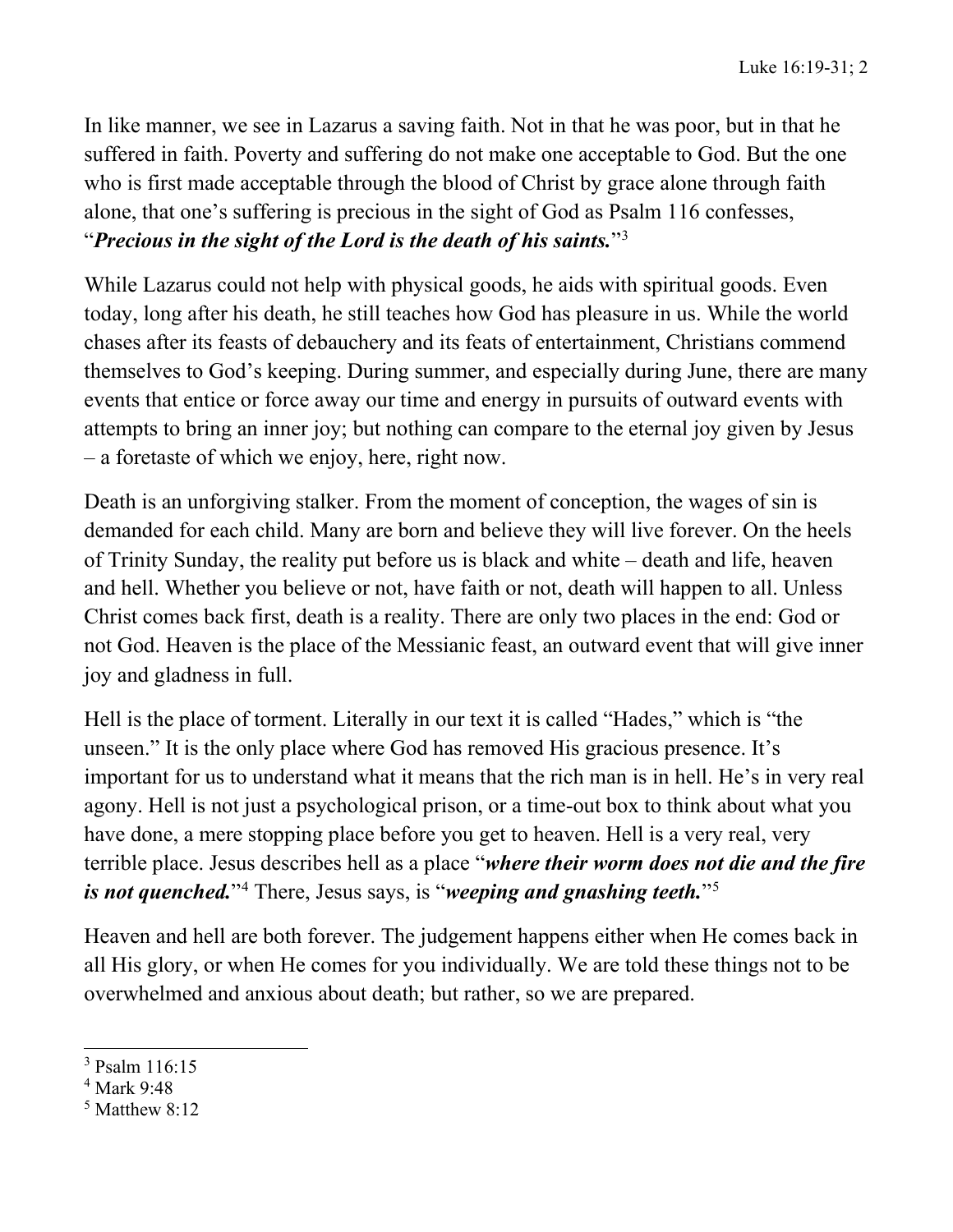Jesus gives us the example of these two men, and sight is important. While both of these men were a sight to see, how God sees is more important than how man sees. The rich man is not accused of adultery, murder or theft. It is not shown that he has done anything to which the world would give censure. He is presented as a man who was honorable and respectable. Even in death, the rich man was buried; that is, he had a funeral to end all funerals. It was a regal affair, and an event to behold.

Lazarus was a sight for sore eyes, literally. He is sick and crippled. He's laid at the gate. Actually, that's too kind a word; really, he's dumped there, and with no care to be given except from scavenger dogs. When he dies, there is no mention of his funeral.

It is not the gifts given to these men; it is not the vocations and the situations they are in that determine their place after death  $-$  it is their faith. The rich man set his hope on things of this world; Lazarus set his hope on God.

To understand the faith of these two men, one has to jump to the conversation the rich man has with Abraham. Even in hell, the rich man begs and pleads to send someone back to talk to his brothers. He has no care for Lazarus, or the rest of humanity. His only care is for his brothers.

Sadly, the basis of his faith is still in sight. He is convinced that what one needs to be saved is a big show, an event that the eyes can behold – some outward event or situation that will give inner joy and gladness. It not by faith, but by sight this man lives.

How many today live the same? How many of us live the same? If it's not flashy or fancy, then it's not God. How many of us try to equate God one-to-one with something we can see. We look to some big event, some movement, some episode, some experience, some situation in our daily life that will give me inner joy. America has turned joy into a god. It seeks joy from all sorts of places. Meaning to life is given through all sorts of social justice causes, or social media influences, but they are lacking. These events, while looking flashy and colorful, will never even compare to the true gladness given through the very events of God Himself.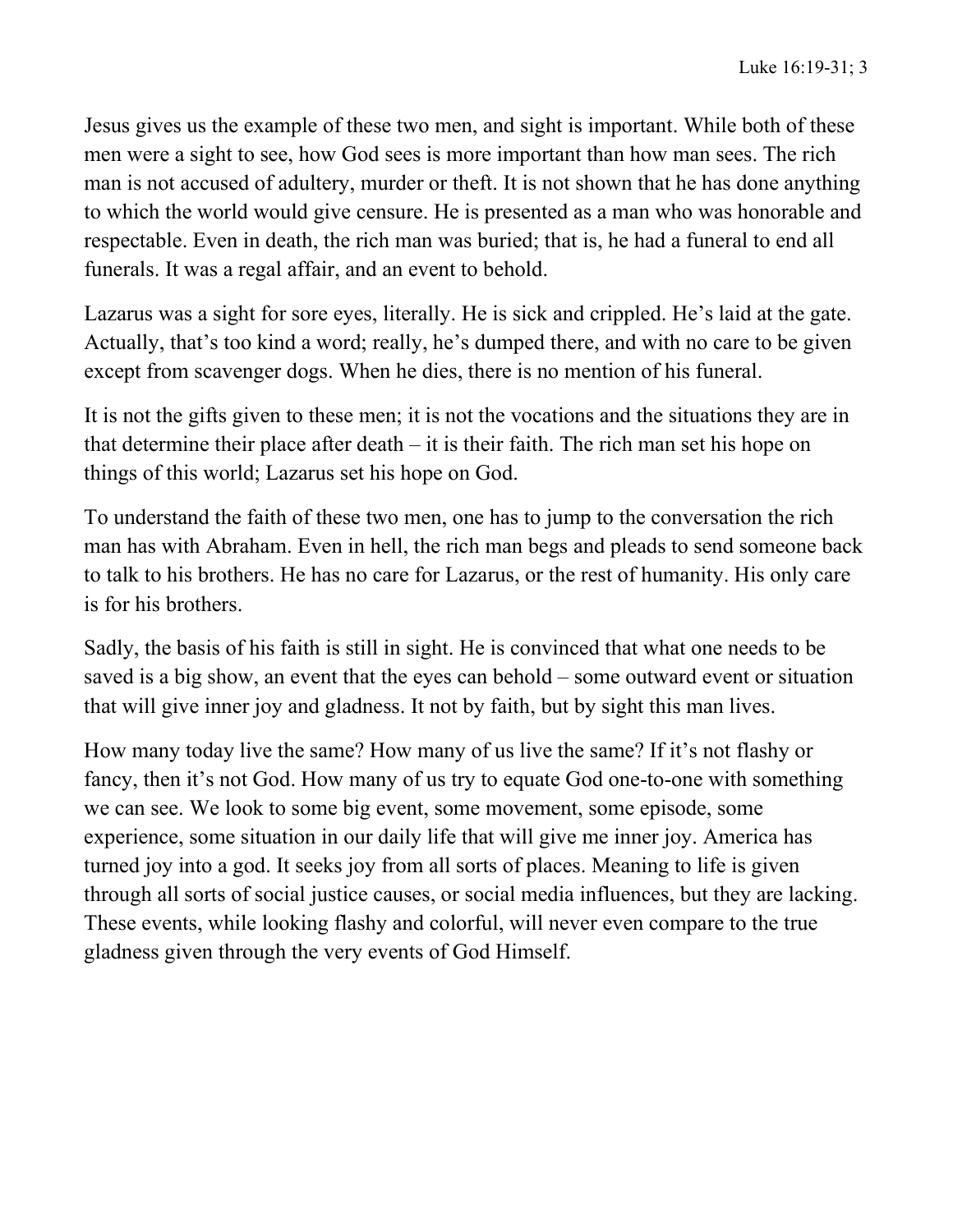"*We walk by faith, not by sight.*"[6](#page-3-0) Abraham's response to the rich man is fantastic. While the rich man demands a sign, he is turned to the proper sight, "*They have Moses and the Prophets; let them hear them.*"<sup>[7](#page-3-1)</sup> You have Moses and the prophets, listen to them. You have the Scriptures: Genesis and Exodus and Isaiah, Jeremiah, and all the rest of the Old Testament. You have the writings of Moses, the first recorder of God's Word. Trusted to write the account of Creation through the Exodus, the one whom God spoke with face-toface, and Israel's greatest teacher, second of course only to Jesus. On top of Moses, you have all of the prophets, the Major and the Minor Prophets. You have all of that history. You have all of those teachings and clear proclamations of God's Word. You knew the signs of the coming Messiah and the works that God has done.

The rich man responds with gusto, "*No, father Abraham, but if someone goes to them from the dead, they will repent.*"<sup>[8](#page-3-2)</sup> Moses and the Prophets weren't enough, the rich man was sure of it. The rich man had lived with the words of Moses and the Prophets; he'd heard the Word of God read and preached, and now he was in hell.

Abraham simply and beautifully replies, "*If they do not hear Moses and the Prophets, neither will they be convinced if someone should rise from the dead.*"<sup>[9](#page-3-3)</sup> Only the Word of God can cause someone to repent. It is not your works. It is not your doings. You can be the nicest person, do the greatest works, be part of the biggest events in human history, but if you do not speak the Word of God, if you do not share the Gospel, they will never repent. You can speak of many things. The gifts of God's creation can be good ways to begin a conversation with somebody, but if you do not eventually get to sharing God's word, it is nothing but an idle conversation.

It is only the Holy Spirit who can give and sustain faith, which He does through the Word. Even if some big event, like rising from the dead should happen, it means nothing if you do not have faith. God's Word was useless to the rich man because he rejected it. He called himself a son of Abraham, but he didn't have the love or faith that Abraham had. Moses and the Prophets exhorted people: love God and love each other.

- <span id="page-3-1"></span> $7$  Luke 16:29
- <span id="page-3-2"></span><sup>8</sup> Luke 16:30
- <span id="page-3-3"></span><sup>9</sup> Luke 16:31

<span id="page-3-0"></span><sup>6</sup> 2 Corinthians 5:7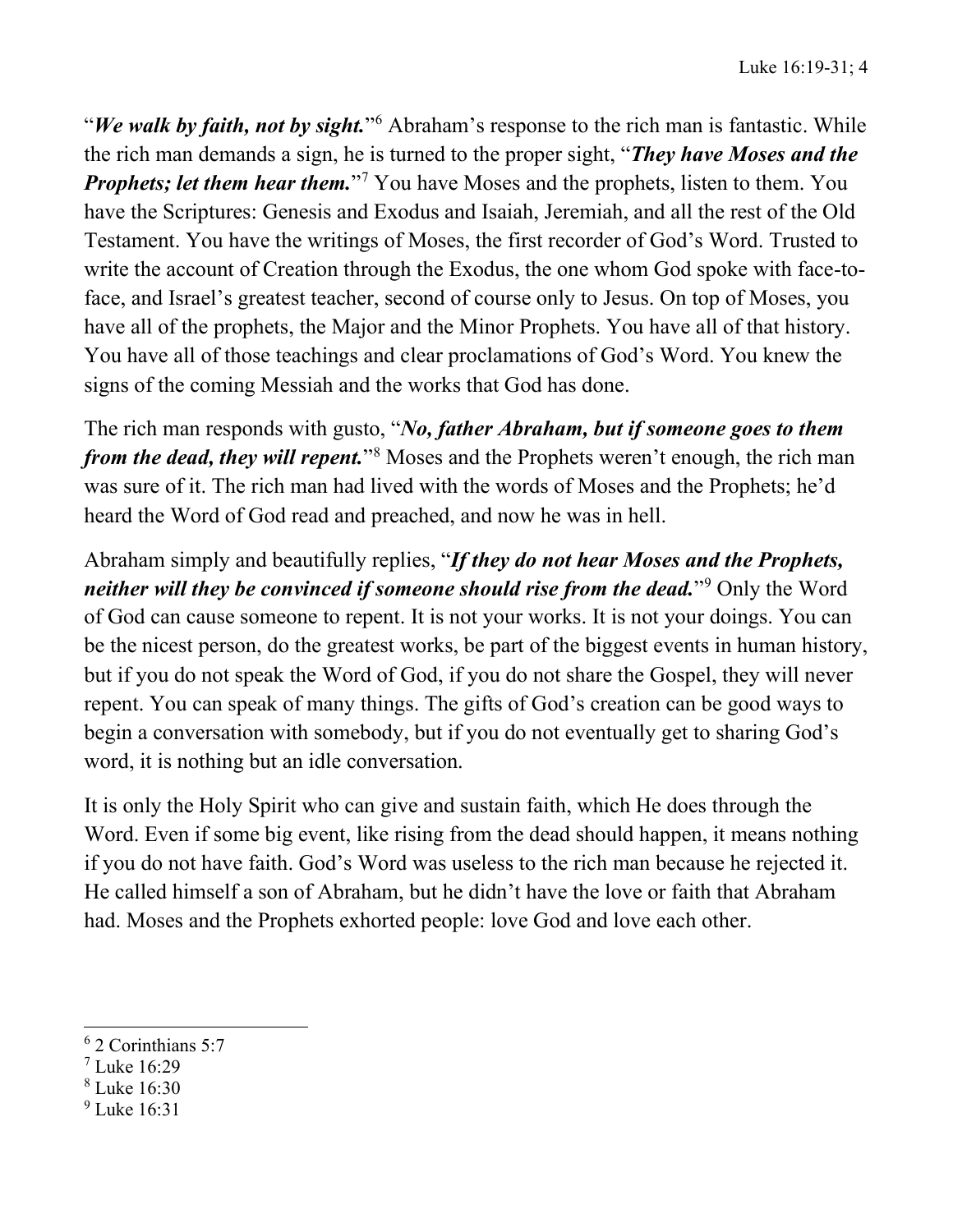The rich man was only a Sunday morning Christian. He heard, but had no faith. Once He left these doors, the Words of God meant nothing to him. He used none of them to shape his life, only the words of the world. He used none of God's word to shape his business practices, his family relationships, the way he handled his money and possessions, or his relationships with other people. God's Word didn't even have an effect on how he handled tragedies to him or others.

If you do not hear Moses and the Prophets, neither will you be convinced if someone should rise from the dead. Why? They speak of Jesus, the One who did rise from the dead. They all point to Him, and He proved their words.

We don't need another story to prove that heaven and hell and the resurrection are real. We have many accounts already.

An interesting study for you to do this week is to take a look at those who have been resurrected and recorded for us in Scripture. The Widow at Zarephath had a son who died and Elijah raised him from the dead. Jesus raised another man named Lazarus from the dead. Jesus raised a boy whose family He saw walking in a funeral procession and Jesus was moved by grief for the mother at Nain. Jesus also raised Jairus's Daughter. After Jesus' Ascension and the Day of Pentecost, the Apostle Peter raised Dorcas and Paul raised Eutychus.

Scripture records at least 6 other resurrections besides the Resurrection of Jesus, and what do the people talk about after they are Resurrected? Do they give pictures of heaven? Do they talk about themselves? Do you think if it was important enough for us to know, these people would have said something and God's Word would have recorded it for us? I would think so. But what do we find? Nothing. They say nothing recorded for us. The only one who speaks words for us to know after His Resurrection is Jesus. Take a look this week at the words that He shares after His Resurrection. He says nothing of what heaven looks like. He gives no pictures. He only gives direction and comfort for those on this earth by teaching them how His life and death fulfilled the Law and Prophets. He is the fulfillment of the Scriptures. All that we need to know has already been recorded!

Faith and trust is what Moses and the Prophets declare. Faith is believing that God is a merciful God! Yes, he *has* had mercy on us. He saw us in our state of sin and misery, and He sent Jesus to die on the cross, to be the propitiation for our sin.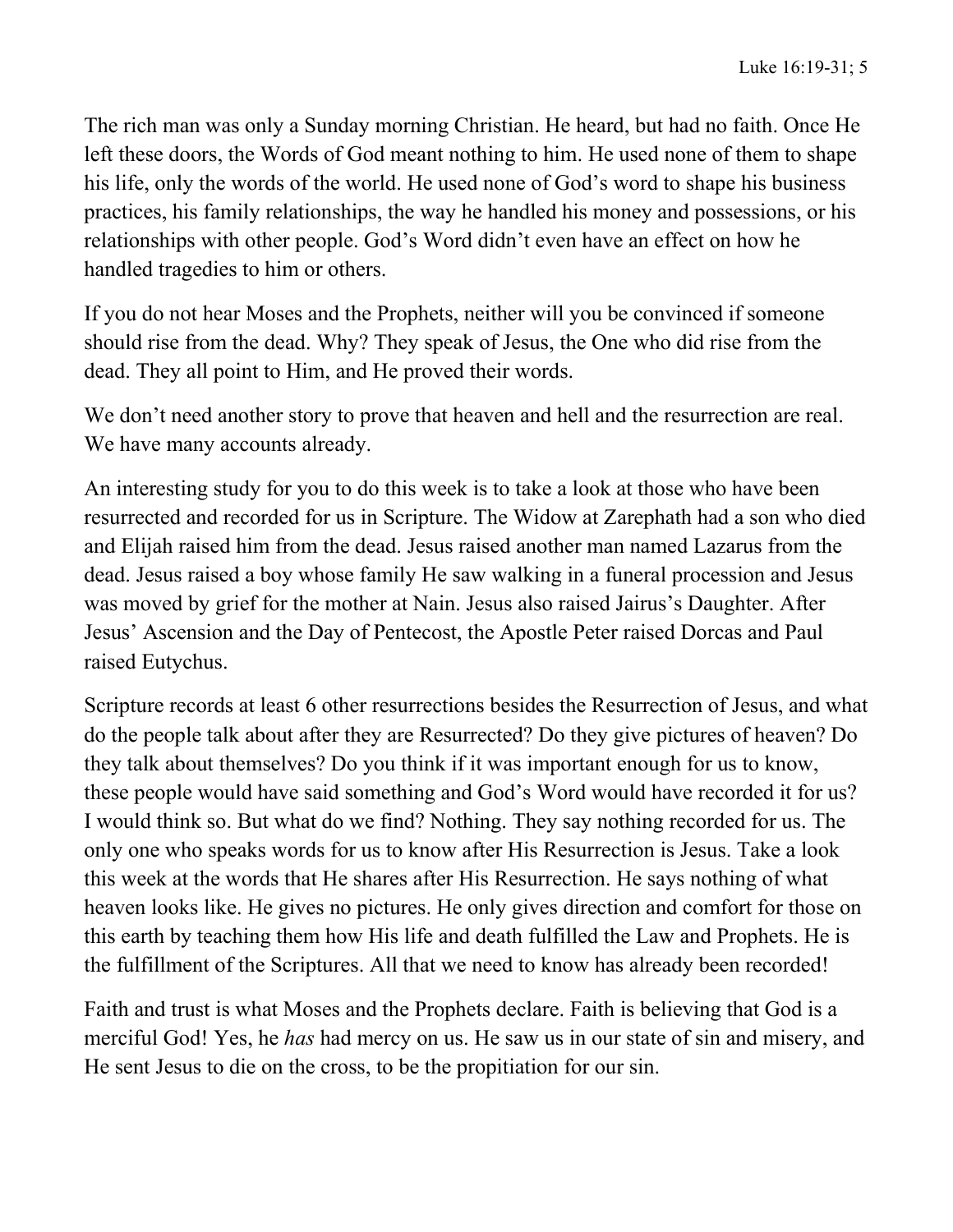Jesus was crucified, died and was buried. The third day He rose, defeating our enemies and obtaining eternal joy—the bliss and blessing of heaven—for each one of us. How did people respond to that resurrection? Some believed; some doubted, and some even tried to cover it up.

For those that die in faith their souls are not just merely in God's hand in a general feelgood sort of way, they in fact dwell with Christ. They look to the resurrection of the dead when they will fully, body and soul, be with Christ in Paradise. Whatever our afflictions may be, whether we are like Lazarus and have physical troubles, whether we have homes or property destroyed by weather, or we are like the rich man and have the temptation to trust and idolize our stuff, looking for events to give inner joy – God has given it!

## St. Paul writes, "*So we do not lose heart. Though our outer self is wasting away, our inner self is being renewed day by day. For this slight momentary affliction is preparing for us an eternal weight of glory beyond all comparison, as we look not to the things that are seen but to the things that are unseen. For the things that are seen are transient, but the things that are unseen are eternal.*"[10](#page-5-0)

Many want another sign today. The rich man wants a sure sign for his brothers. You have it! In fact, you have more than a sign. God's love and mercy poured out on the cross is poured out over you in baptism. In outward proclamation and reading of God's Word, His word pours into your ears. As you pour out your sins at confession, He pours out His grace through absolution. At this altar, you are reminded that death is real, and Jesus has died to destroy death eternally for you.

Baptism, confession/absolution, the read and preached Word, the Lord's Supper – all outward events which give joy and gladness beyond all understanding. It gives heaven. It gives Jesus. It gives forgiveness and life eternal. Amen.

May the peace of God, which passes all understanding, guard your hearts and minds in Christ Jesus, our Lord. Amen.

<span id="page-5-0"></span><sup>10</sup> 2 Corinthians 4:16-18